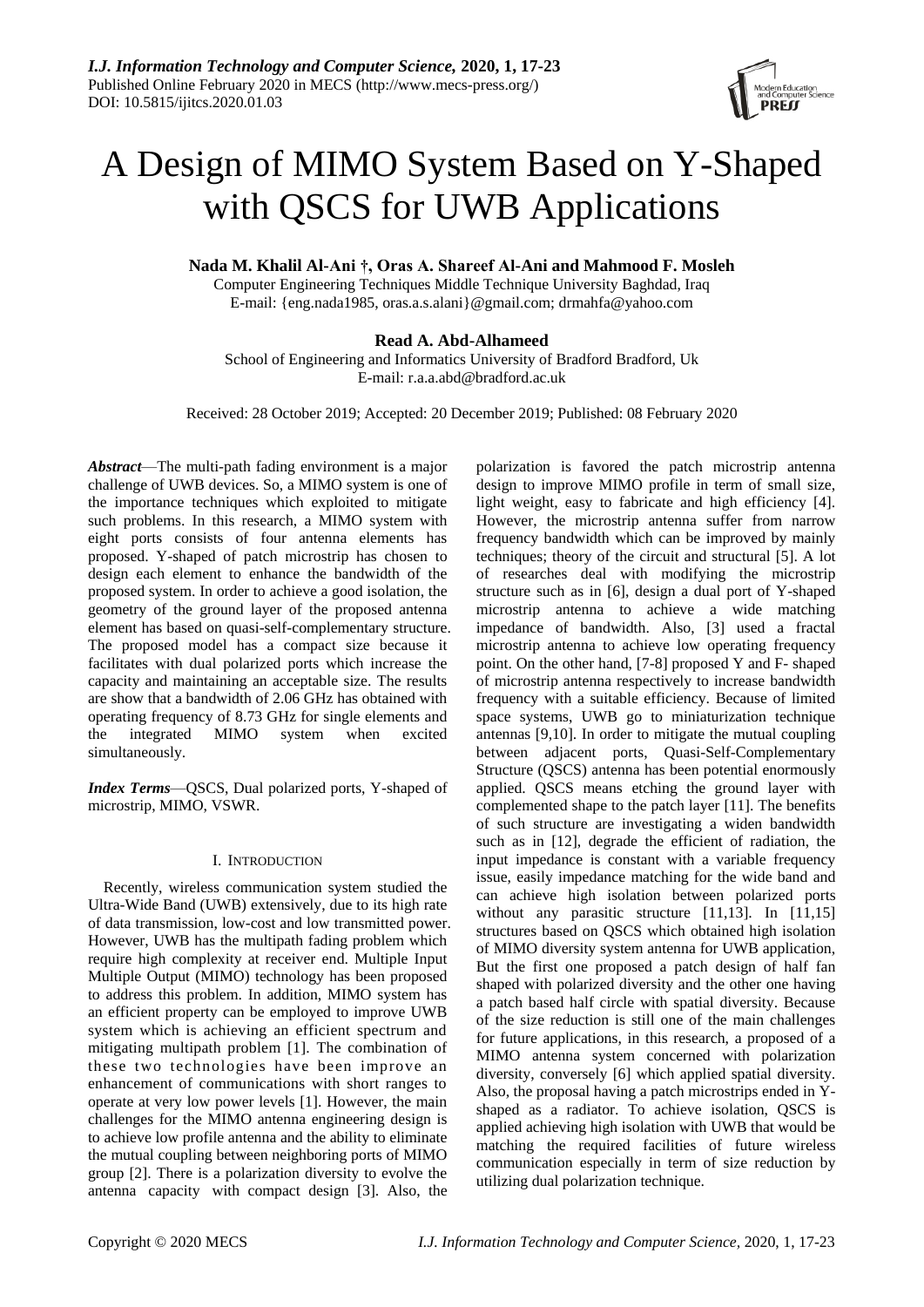#### II. THE PROPOSAL OF MIMO ANTENNA SYSTEM

In order to propose a polarized MIMO antenna system, it must firstly propose a single antenna paradigm and ensure it operate perfectly. Fig. 1 shows the single antenna element which consists of three layers. The first one is the patch layer constructed from dual polarized microstrip resistances each of 50  $\Omega$ , Y-shaped connected by SMA as a connector which installed over a ground layer etched with QSCS. Patch and ground layers are separated by dielectric layer of 1.6 mm height made of Rogers RO3003(lossy) with permittivity 3 and thermal conductivity 0.001. The dimensions of such antenna detailed in Table1.



Fig.1. Single antenna element: (a) Front View, (b) Back View, and (c) Side View.

Table 1. Single antenna element dimension values.

| No. | Parameter | Value<br>(mm) | No. | Parameter      | Value<br>(mm) |
|-----|-----------|---------------|-----|----------------|---------------|
|     | $W_{S}$   | 30            |     | $\mathbf{L}_2$ |               |
| 2   | $W_1$     |               | 8   | L,             |               |
| 3   | $W_2$     |               | 9   | $G_1$          |               |
|     | $W_3$     |               | 10  | G <sub>2</sub> | 4.88          |
| 5   | $\rm W_4$ | 8.66          | 11  | $G_3$          | 8.66          |
| 6   | $L_1$     | 6             | 12  | $H_S$          | 1.6           |

Four replicas of such single antenna which proposed are integrated on a printed circuit board (PCB) which consists of dielectric layer as that of single element with a dimension of  $79 \times 150$  mm<sup>2</sup> which is desirable size for future application and consider the most contribution of this paper as shown in Fig.2. The distances separated between each four elements are represented the extended ground layer for each one.



Fig.2. MIMO antenna system: (a) Front View and (b) Back View.

#### III. RESULTS AND DISCUSSIONS

The proposed single antenna and the MIMO group are simulated using CST-STUDIO 2019 to show its performance. After running the simulated design of single element, Fig. 3 (a) exhibits the S-Parameter of the single element. The resultant of the operating frequency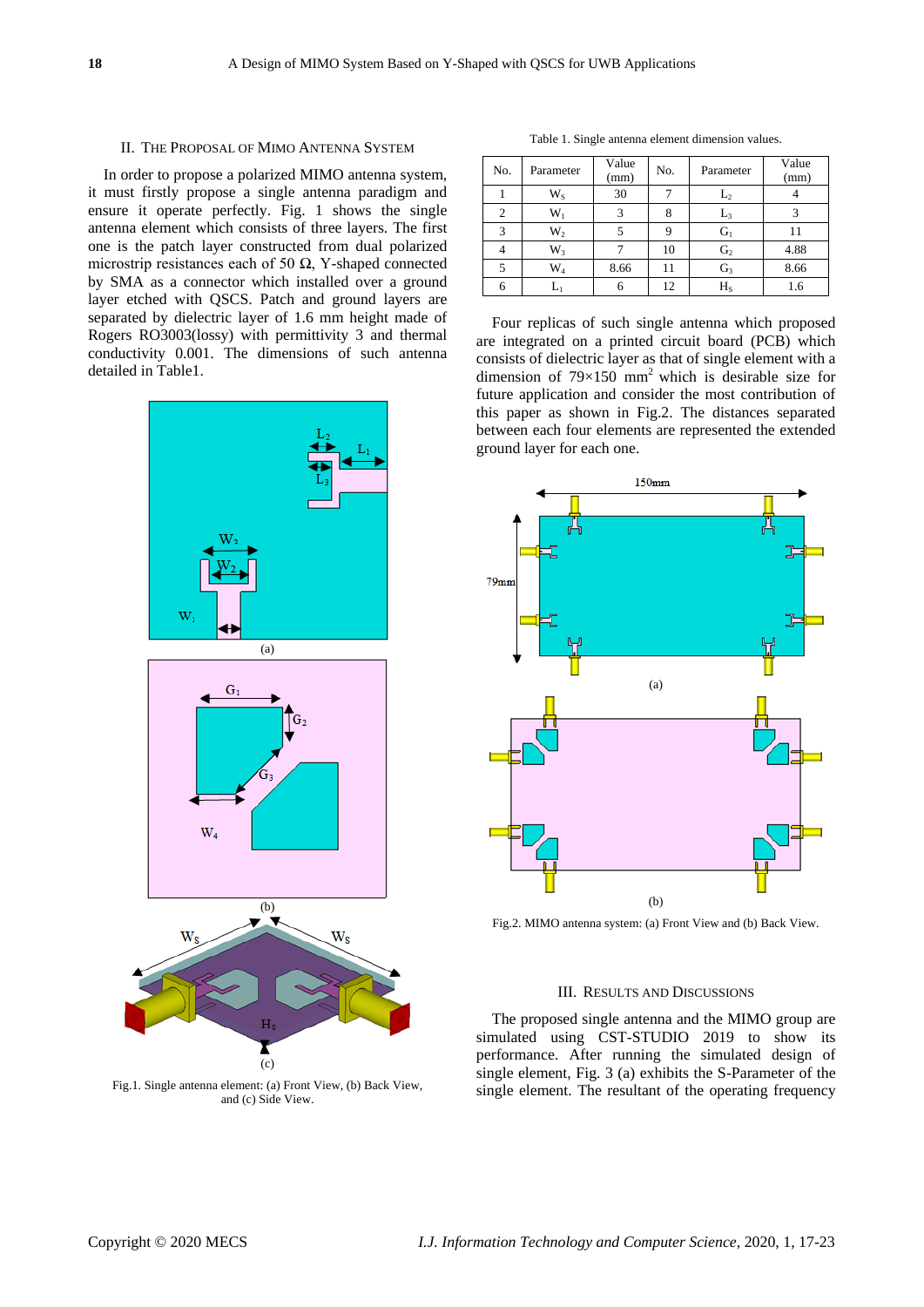was 8.73 GHz with -53 dB of return losses and bandwidth of 2.06 GHz (8.13-10.19) GHz at -10dB. Also, high isolation can be achieved over all the band  $(3.1-10.5)$ GHz. According to [4] which indicated that, the antenna performance must be not exceed 2 dB. As illustrated from Fig. 3 (b), the VSWR of the proposed antenna approach 1 dB at resonance frequency which is satisfy VSWR condition.



Fig.3. Results of single antenna: (a) S-Parameter and (b) VSWR.

On the term of radiation pattern, Fig. 4 exhibit the 2D polar pattern for each port it obviously shown similar with lobe has angular width of 73.5 deg. While the 3D pattern with both ports simultaneously obtain a coverage area having H-max of -29 dB and gain of 4.66 dBi.

Farfield H-Field(r=1m) Abs (Phi=90)

 $\overline{z}$ 20  $Phi = 90$  $Phi=270$ 6f εn  $\overline{Q}$ / 120<br>ncy = 8.7268 GHz<br>be magnitude = -34.2 dB(A/m)<br>be drection = 176.0 deg. 120  $120$  $Man lobe magnitude =$ 150  $M\overline{a}R$  lobe direction = 176.0 deg. Angular width  $(3 dB) = 73.8 deg$ . 180 Theta / Degree vs. dB(A/m) Side lobe level =  $-1.5$  dB (a)



Farfield H-Field(r=1m) Abs (Phi=0)

Fig.4. Radiation Pattern of Single Antenna Element: (a), (B) 2D OF Port1 and 2 respectively, and (c) 3D for both ports.

Accordingly, the performance of integrated MIMO system with 8 ports show that all elements operate on a same resonance frequency of 8.73 GHz with bandwidth of 2.06 GHz which is match the single antenna resonance frequency and bandwidth respectively. As illustrated in Fig. 5 (a), the result show that there are a slightly difference between the response curve of each opposite ports. Such differences stimulate from current surface of the PCB and can be achieved a return loss of one group - 20dB and -33 dB of other. Also, Fig.5 (b) shows the mutual coupling under -20 dB for all ports when excited simultaneously, while Fig.5 (c) exhibits a desired VSWR which investigate the condition of it.

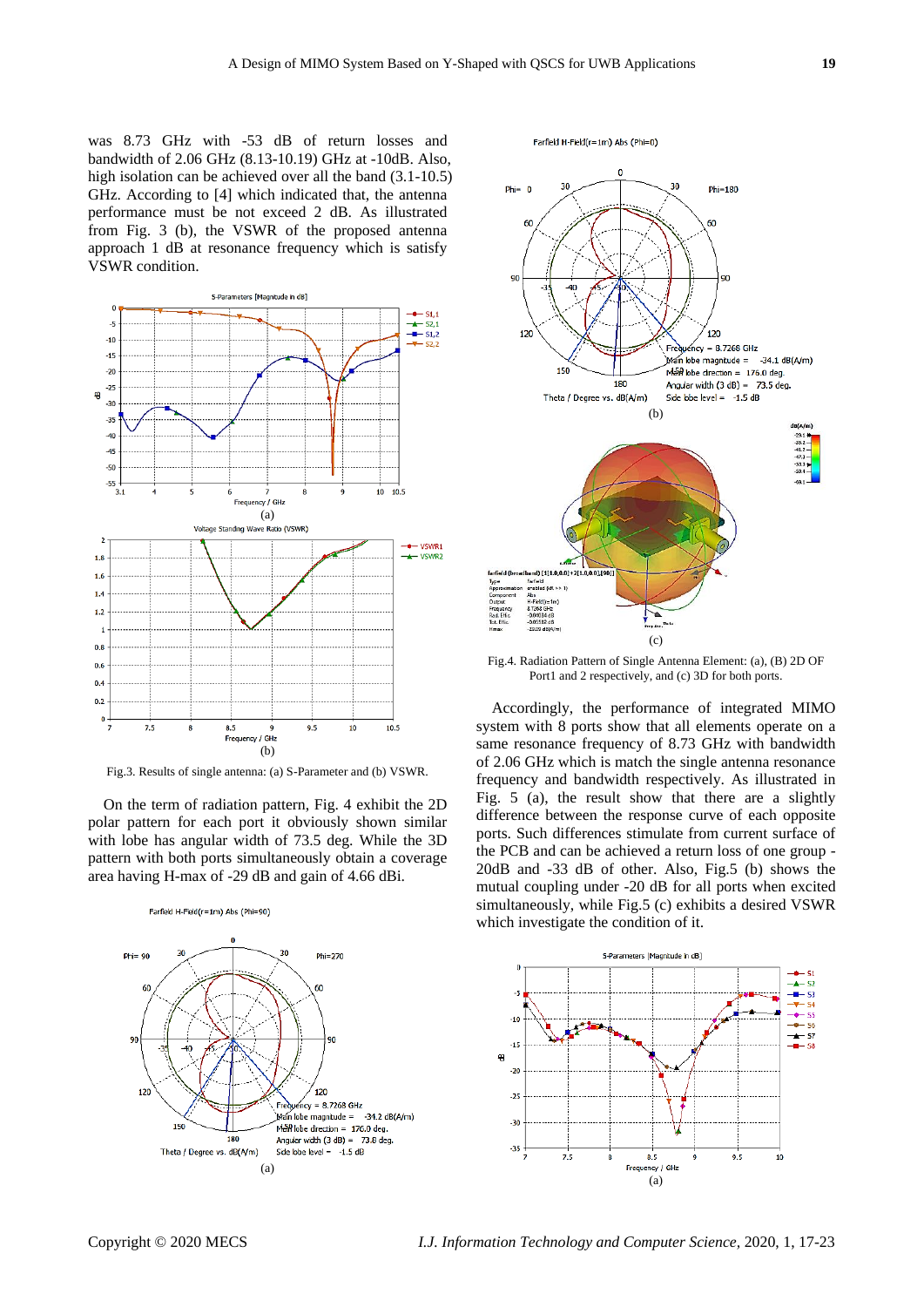

Fig.5. MIMO Antenna System: (a) S-Parameter, (B) Mutua Coupling, and (c) VSWR

Furthermore, Fig.6 illustrated the radiation pattern for all ports which appears omnidirectional in 2D polar pattern with lobe having angular width of 173 degree, while the 3D patterns shows the full coverage of the system device with H-max -19.9 dB and a gain of 7.82dBi.

From previous results, it is obliviously the proposed model is obtained an acceptable bandwidth and gain which match the UWB frequency ranges as well as a perfect isolation obtained which avoiding the effects of current surface. Note, because of the large data, the data acquisition of all result's figures can't be listed. Also, such results are exported from CST-STUDIO 2019 then it can be plotted with EXCELL or MATLAB package.





Fig.6. Radiation Pattern of MIMO Antenna System: (a)2D, and (b) 3D.

### IV. CONCLUSION

In order to design MIMO antenna system match UWB system conditions, this research present four antenna elements each with dual polarized ports. Such elements installed on a corners of one PCB incorporating together aiming to propose a MIMO system concerned with polarization as well as spatial diversity and minimize system size as can as possible. Also, the proposal deals with rectangular patch microstrip feeding lines ended with Y-shaped to increase the operating bandwidth. Furthermore, QSCS is used to mitigate the mutual coupling and contribute the bandwidth enhancement.

#### **REFRENCES**

- [1] See, T S P, and Chen, Z N. An Ultra-wideband diversity antenna. IEEE Trans. Antennas Propag, 2009, 57(9): 1597-1605
- [2] Mohammad S Sharawi. Printed MIMO Antenna Engineering. Artech House,2014, available on the site https://books.google.iq/books?hl=ar&lr=&id=7INTBAA AQBAJ&oi=fnd&pg=PR1&dq=Mohammad+S+Sharawi, +Printed+MIMO+Antenna+Engineering.+Artech+House, 2014.&ots=aGEFL\_E1Wl&sig=bnh54cw0bkfDwVOJgGuEZupCl4&redir\_esc=y#v=onepa ge&q=Mohammad%20S%20Sharawi%2C%20Printed%2 0MIMO%20Antenna%20Engineering.%20Artech%20Ho use%2C2014.&f=false. Visited on 1 Oct. 2019.
- Queen of Mary. Antenna Designs for MIMO Systems. University of London, HMSO, 2004, available on the site:http://physics.oregonstate.edu/~hetheriw/astro/rt/info/ rf\_antennas/antenna\_designs\_mimo.pdf. Visited on 4 Nov. 2019.
- [4] Mohammed Aboud Kadim, Mahmoud F. Moslah, Shereen Abdalkadum Shandal, Yaqeen Sabah Mezaal. New Compact Wideband Microstrip Antenna for Wireless Applications. Advanced Electromegnatic. 2018, 7 (4): 85- 92.
- [5] Prof. Neenansha Jain and Shikha Verma. Survey on Different Shape Microstrip Antenna with Different Slots. IJSRD - International Journal for Scientific Research & Development. 2017, 5 (9): 2321-0613.
- [6] Seokjin Hong, Kyungho Chung, Jaewon Lee, Sangwook Jung, Sang-Sun Lee, and Jaehoon Choi. Design of A Diversity with Stubs for UWB Applications. Microwave and Optical Technology Letters. 2008, 50 (5).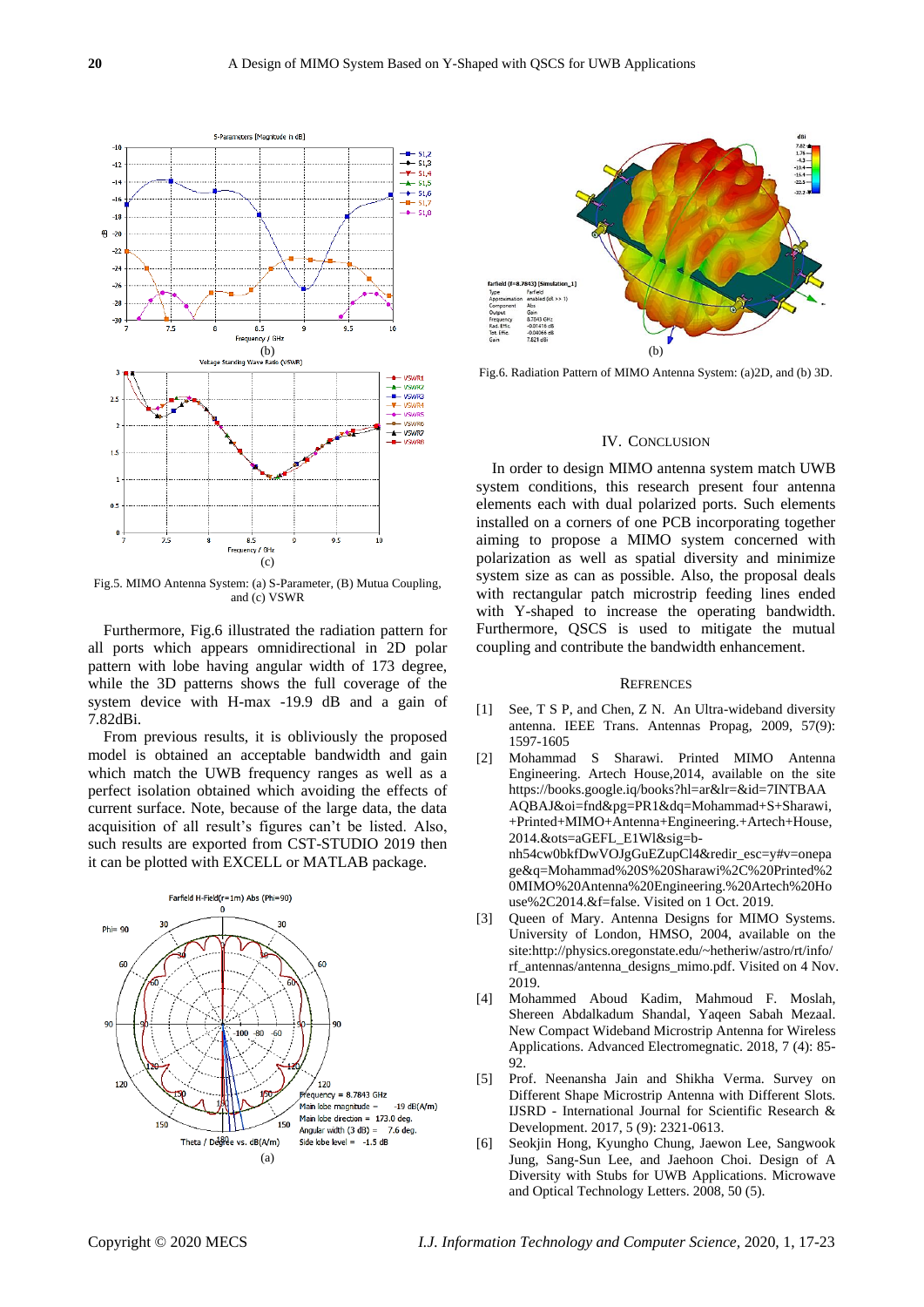- [7] Naresh Kumar Joshi and Pawan Arunkumar Upadhye. Yshaped Microstrip Patch Antenna. International Conference on Micro-Electronics and Telecommunication Engineering. 2016.
- [8] Amit A. Deshmukh, Shefali Pawar, Amita Mhatre and Vivek Chaudhary. Design of Compact F-shape Microstrip Antenna For Dual Polarized Broadband Response," Procedia Computer Science. 2018, 143: 80-86.
- [9] L Guo, Z Yang, J Liang, X Chen, and C G Parini. An Improved Design of Orthogonal Half Disc UWB Antenna. Proc. EuCAP, Nice, France. 2006: 6–10.
- [10] Z Chen, T See, and X Oing. Small Printed Ultrawideband Antenna with Reduced Ground Plane Effect. IEEE Trans. Antennas Propag. 2007, 55 (2): 383–388.
- [11] Xu, P, Fujimoto, K., and Lin, S. Performance of Quasi Self Complementary Antenna Using a Monopole and a Slot. IEEE Antennas and Propagation Society Int. Symp., San Antonio, TX, USA, 2002.
- [12] Lu Guo, Sheng Wang, Xiaodong Chen and Clive Parini. A Small Printed Quasi-Self-Complementary Antenna for Ultrawideband Systems. IEEE Antennas and Wireless Propagation Letters. 2009, 8:554-559.
- [13] Jianfeng Zhu, Shufang Li, Botao Feng, Li Deng, and Sixing Yin. Compact Dual Polarized UWB Quasi-Self-Complementary MIMO/Diversity Antenna with Band-Rejection Capability. IEEE Antennas and Wireless Propagation Letters. 2015, 15: 905 – 908.
- [14] Velusamy Bhanumathi and Govindarajan Sivaranjani. High Isolation MIMO Antenna Using Semi-Circle Patch for UWB Applications. Progress in Electromagnetics Research C. 2019, 92: 31–40.
- [15] Mohammed Aboud Kadim, Mahmoud F Moslah, Shereen Abdalkadum Shandal, Yaqeen Sabah Mezaal. New Compact Wideband Microstrip Antenna for Wireless Applications. Advanced Electromegnatic. 2018, 7 (4): 85- 92.

# **Authors' Profiles**



**Nada M. Khalil al-Ani** was born in Iraq on Aug. 26, 1985. She received her B.Sc. in Computer Engineering Techniques (CET), Middle Technical University, Baghdad Iraq, in 2007. She worked as an employment in the Baghdad Governorate Office since 2008. She is currently pursuing to get

MSc. Degree in CET. Her reasearch include, Multi Element Dual-Polarized MIMO Slot Antenna System for 5G Smartphone Applications.



**Oras A. Al-Ani** received the B.Sc and M.Sc degrees in Laser and Optoelectronic Engineering from Al-Nahreen University, Iraq, in 2000 and 2002, respectively, and PhD in Nanomaterial-based solar cell from Newcastle University, UK. She is

officially represented Newcastle University students at the NUS National Conference (19-21 April 2016 in Brighton) as elected self-defining woman delegate. Dr Al-Ani is a member of IEEE, IET and Al-Kindi Society for Engineers; and awarded several awards for the best paper and presentation. Oras served as the Event

Coordinator for the Annual Research Conference at Newcastle University and she acted as the School Representative of research student's in Newcastle University



**Mahmood F. Mosleh** received a Diploma degree from the institute of Technology/ Baghdad in 1978 in the field of electronic Technique; he worked in the same institute up to 1992 as a Technical Trainer. He the B.Sc., M.Sc. and Ph.D. degrees from

University of Technology in 1996, 1999 and 2008 respectively. Through those periods and up to now, he worked as advanced Trainer, Assistance Lecturer, Lecturer, Assistance Professor and Professor in the Electrical Engineering Technical College/ Baghdad. He published about 40 papers in various Journals in the field of Communications Engineering. He has a patent in designing a palm climber robot. He supervised 11 M. Sc. And 2 Ph.D. students. Currently he is the Chairman of the Iraqi international Electro-technical Committee.



**Raed Abd-Alhameed** (M'02, SM'13) received the B.Sc. and M.Sc. degrees from Basrah University, Basrah, Iraq, in 1982 and 1985, respectively, and the Ph.D. degree from the University of Bradford, West Yorkshire, U.K., in 1997, all in electrical engineering. He is Professor of Electromagnetic and

Radio Frequency Engineering at the University of Bradford, UK. He has long years' research experience in the areas of Radio Frequency, Signal Processing, propagations, antennas and electromagnetic computational techniques, and has published over 500 academic journal and conference papers; in addition, he is co-authors of three books and several book chapters. At the present he is the leader of Radio Frequency, Propagation, sensor design and Signal Processing; in addition to leading the Communications research group for years within the School of Engineering and Informatics, Bradford University, UK. He is Principal Investigator for several funded applications to EPSRCs and leader of several successful knowledge Transfer Programmes such as with Arris 0278-0046 (c) 2016 IEEE. Personal use is permitted, but republication/redistribution requires IEEE permission. See

http://www.ieee.org/publications\_standards/publications/

rights/index.html for more information. This article has been accepted for publication in a future issue of this journal, but has not been fully edited. Content may change prior to final publication. Citation information: DOI 10.1109/TIE.2017.2719602, IEEE Transactions on Industrial Electronics IEEE TRANSACTIONS ON INDUSTRIAL ELECTRONICS (previously known as Pace plc), Yorkshire Water plc, Harvard Engineering plc, IETG ltd, Seven Technologies Group, Emkay ltd, and Two World ltd. He has also been a co-investigator in several funded research projects including: 1) H2020 MARIE Skłodowska-CURIE ACTIONS: Innovative Training Networks (ITN) "Secure Network Coding for Next Generation Mobile Small Cells 5G-US", 2) Nonlinear and demodulation mechanisms in biological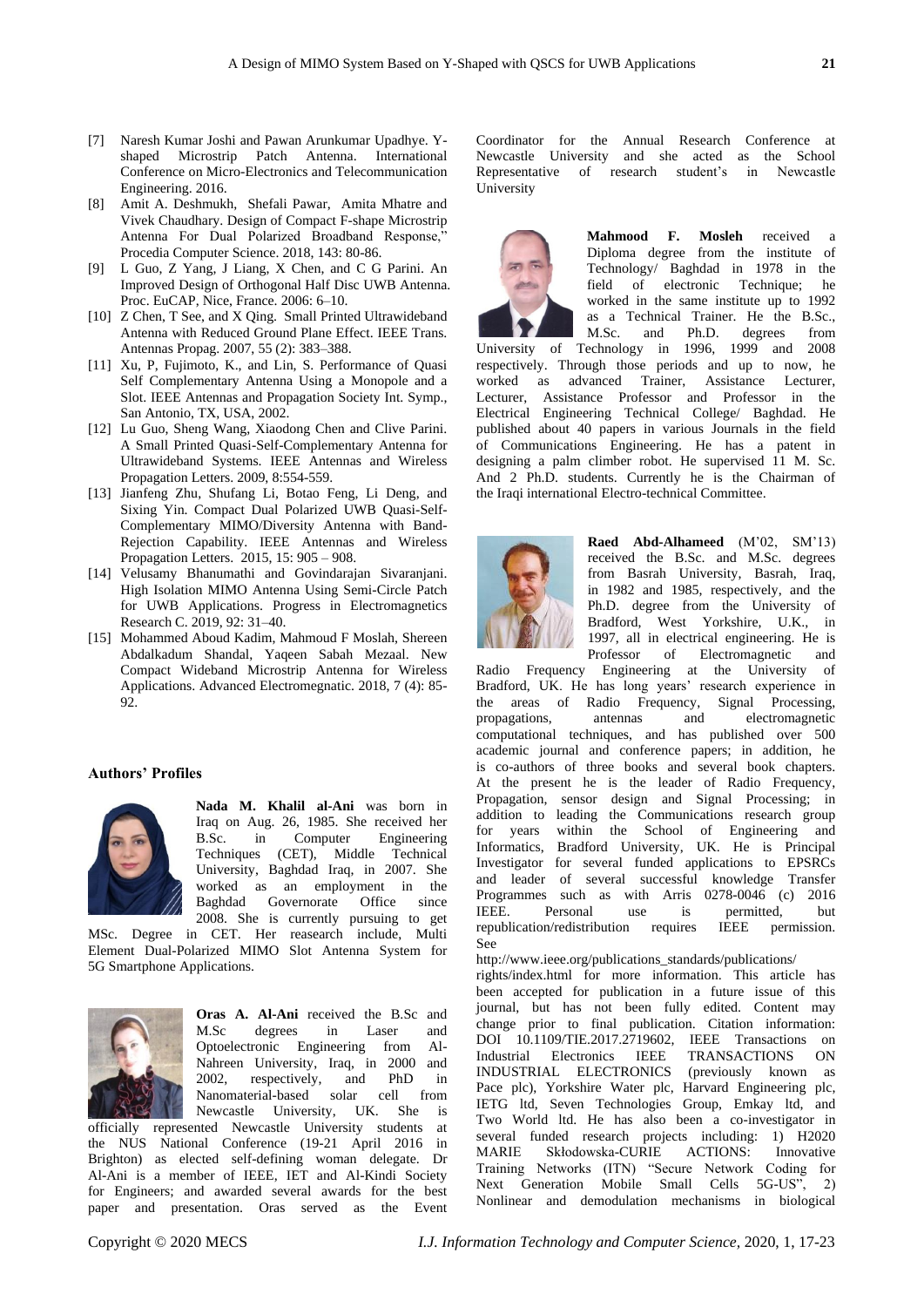tissue (Dept. of Health, Mobile Telecommunications & Health Research Programme and 3) Assessment of the Potential Direct Effects of Cellular Phones on the Nervous System (EU: collaboration with 6 other major research organizations across Europe). He was awarded the business Innovation Award for his successful KTP with Pace and Datong companies on the design and implementation of MIMO sensor systems and antenna array design for service localizations. He is the chair of several successful workshops on Energy Efficient and Reconfigurable Transceivers (EERT): Approach towards Energy Conservation and CO2 Reduction that addresses the biggest challenges for the future wireless systems. He has also appointed as guest editor for the IET Science, Measurements and Technology Journal since 2009, and 2012. He is also a research visitor for Wrexham University, Wales since Sept 2009 covering the wireless

and communications research areas. His interest in computational methods and optimizations, wireless and Mobile communications, sensor design, EMC, beam steering antennas, Energy efficient PAs, RF predistorter design applications. He is the Fellow of the Institution of Engineering and Technology, Fellow of Higher Education Academy and a Chartered Engineer.

**How to cite this paper:** Nada M. Khalil Al-Ani, Oras A. Shareef Al-Ani, Mahmood F. Mosleh, Read A. Abd-Alhameed, "A Design of MIMO System Based on Y-Shaped with QSCS for UWB Applications", International Journal of Information Technology and Computer Science(IJITCS), Vol.12, No.1, pp.17-23, 2020. DOI: 10.5815/ijitcs.2020.01.03

#### APPENDIX A

| Frequency / GHz | $S1,1/abs$ <sub>d</sub> $B$ | Frequency / GHz | S1,1/abs     | Frequency / GHz | $S1,1/abs$ ,dB |
|-----------------|-----------------------------|-----------------|--------------|-----------------|----------------|
|                 |                             | 7.3476          | $-6.6230195$ |                 |                |
| 7.0071998       | -4.9332621                  | 7.355           | $-6.6436427$ | 7.6954002       | $-6.9438974$   |
| 7.0145998       | -4.9756426                  | 7.3624001       | $-6.6633005$ | 7.7027998       | $-6.9502604$   |
| 7.0219998       | $-5.0182109$                | 7.3698001       | $-6.6819987$ | 7.7101998       | $-6.9572725$   |
| 7.0293999       | $-5.0609408$                | 7.3772001       | $-6.6997414$ | 7.7175999       | $-6.9649692$   |
| 7.0367999       | $-5.1038076$                | 7.3846002       | $-6.716539$  | 7.7249999       | $-6.9733871$   |
| 7.0441999       | $-5.1467823$                | 7.3920002       | $-6.7324013$ | 7.7323999       | $-6.9825617$   |
| 7.0516          | $-5.1898406$                | 7.3994002       | $-6.7473426$ | 7.7398          | $-6.9925287$   |
| 7.059           | $-5.2329539$                | 7.4067998       | $-6.7613776$ | 7.7472          | $-7.0033209$   |
| 7.0664001       | $-5.276091$                 | 7.4141998       | $-6.7745251$ | 7.7546          | $-7.0149742$   |
| 7.0738001       | $-5.3192253$                | 7.4215999       | $-6.7868029$ | 7.7620001       | $-7.0275203$   |
| 7.0812001       | $-5.3623255$                | 7.4289999       | $-6.7982349$ | 7.7694001       | $-7.0409909$   |
| 7.0886002       | $-5.4053614$                | 7.4363999       | $-6.8088438$ | 7.7768002       | $-7.0554194$   |
| 7.0960002       | $-5.4483025$                | 7.4438          | $-6.8186554$ | 7.7842002       | $-7.0708358$   |
| 7.1034002       | $-5.4911142$                | 7.4512          | $-6.8276987$ | 7.7916002       | $-7.0872724$   |
| 7.1107998       | $-5.5337659$                | 7.4586          | $-6.8360023$ | 7.7989998       | $-7.1047569$   |
| 7.1181998       | $-5.5762257$                | 7.4660001       | $-6.8435978$ | 7.8063998       | $-7.1233207$   |
| 7.1255999       | $-5.6184576$                | 7.4734001       | $-6.850517$  | 7.8137999       | $-7.1429923$   |
| 7.1329999       | $-5.6604321$                | 7.4808002       | $-6.8567963$ | 7.8211999       | $-7.1638$      |
| 7.1403999       | $-5.7021127$                | 7.4882002       | $-6.8624694$ | 7.8285999       | $-7.185771$    |
| 7.1478          | $-5.7434666$                | 7.4956002       | $-6.8675732$ | 7.836           | $-7.2089351$   |
| 7.1552          | $-5.7844587$                | 7.5029998       | $-6.8721479$ | 7.8434          | $-7.2333188$   |
| 7.1626          | $-5.8250548$                | 7.5103998       | $-6.8762314$ | 7.8508          | $-7.2589478$   |
| 7.1700001       | $-5.8652218$                | 7.5177999       | $-6.8798626$ | 7.8582001       | $-7.2858491$   |
| 7.1774001       | $-5.9049271$                | 7.5251999       | $-6.8830856$ | 7.8656001       | $-7.3140485$   |
| 7.1848001       | $-5.9441363$                | 7.5325999       | $-6.8859401$ | 7.8730001       | $-7.3435728$   |
| 7.1922002       | $-5.9828136$                | 7.54            | $-6.8884697$ | 7.8804002       | $-7.3744456$   |
| 7.1996002       | $-6.0209301$                | 7.5474          | $-6.8907169$ | 7.8878002       | $-7.4066936$   |
| 7.2069998       | $-6.0584515$                | 7.5548          | $-6.8927242$ | 7.8951998       | $-7.4403412$   |
| 7.2143998       | $-6.0953462$                | 7.5622001       | $-6.8945371$ | 7.9025998       | $-7.475413$    |
| 7.2217999       | $-6.1315841$                | 7.5696001       | $-6.8961992$ | 7.9099998       | $-7.5119331$   |
| 7.2291999       | $-6.1671342$                | 7.5770001       | $-6.8977553$ | 7.9173999       | $-7.5499264$   |
| 7.2365999       | $-6.2019691$                | 7.5844002       | $-6.8992481$ | 7.9247999       | $-7.5894177$   |
| 7.244           | $-6.236059$                 | 7.5918002       | $-6.9007249$ | 7.9322          | $-7.6304296$   |
| 7.2514          | $-6.2693795$                | 7.5991998       | $-6.9022273$ | 7.9396          | $-7.672987$    |
| 7.2588          | $-6.3019019$                | 7.6065998       | $-6.9038012$ | 7.947           | $-7.717114$    |
| 7.2662001       | $-6.3336051$                | 7.6139998       | $-6.9054899$ | 7.9544001       | $-7.7628337$   |
| 7.2736001       | $-6.3644652$                | 7.6213999       | $-6.9073368$ | 7.9618001       | $-7.8101705$   |
| 7.2810001       | $-6.394462$                 | 7.6287999       | $-6.9093871$ | 7.9692001       | $-7.8591485$   |
| 7.2884002       | $-6.4235757$                | 7.6362          | $-6.9116821$ | 7.9766002       | -7.9097917     |
| 7.2958002       | $-6.4517886$                | 7.6436          | $-6.9142657$ | 7.9840002       | $-7.9621241$   |
| 7.3031998       | $-6.4790867$                | 7.651           | $-6.9171794$ | 7.9913998       | $-8.0161695$   |
| 7.3105998       | $-6.5054538$                | 7.6584001       | $-6.9204647$ | 7.9987998       | $-8.0719525$   |
| 7.3179998       | $-6.5308804$                | 7.6658001       | $-6.924164$  | 8.0061998       | $-8.1294999$   |
| 7.3253999       | $-6.5553565$                | 7.6732001       | $-6.9283172$ | 8.0136003       | $-8.1888329$   |
| 7.3327999       | $-6.5788749$                | 7.6806002       | $-6.9329635$ | 8.0209999       | $-8.2499786$   |
| 7.3401999       | $-6.6014303$                | 7.6880002       | $-6.9381449$ | 8.0284004       | $-8.3129628$   |
|                 |                             |                 |              |                 |                |